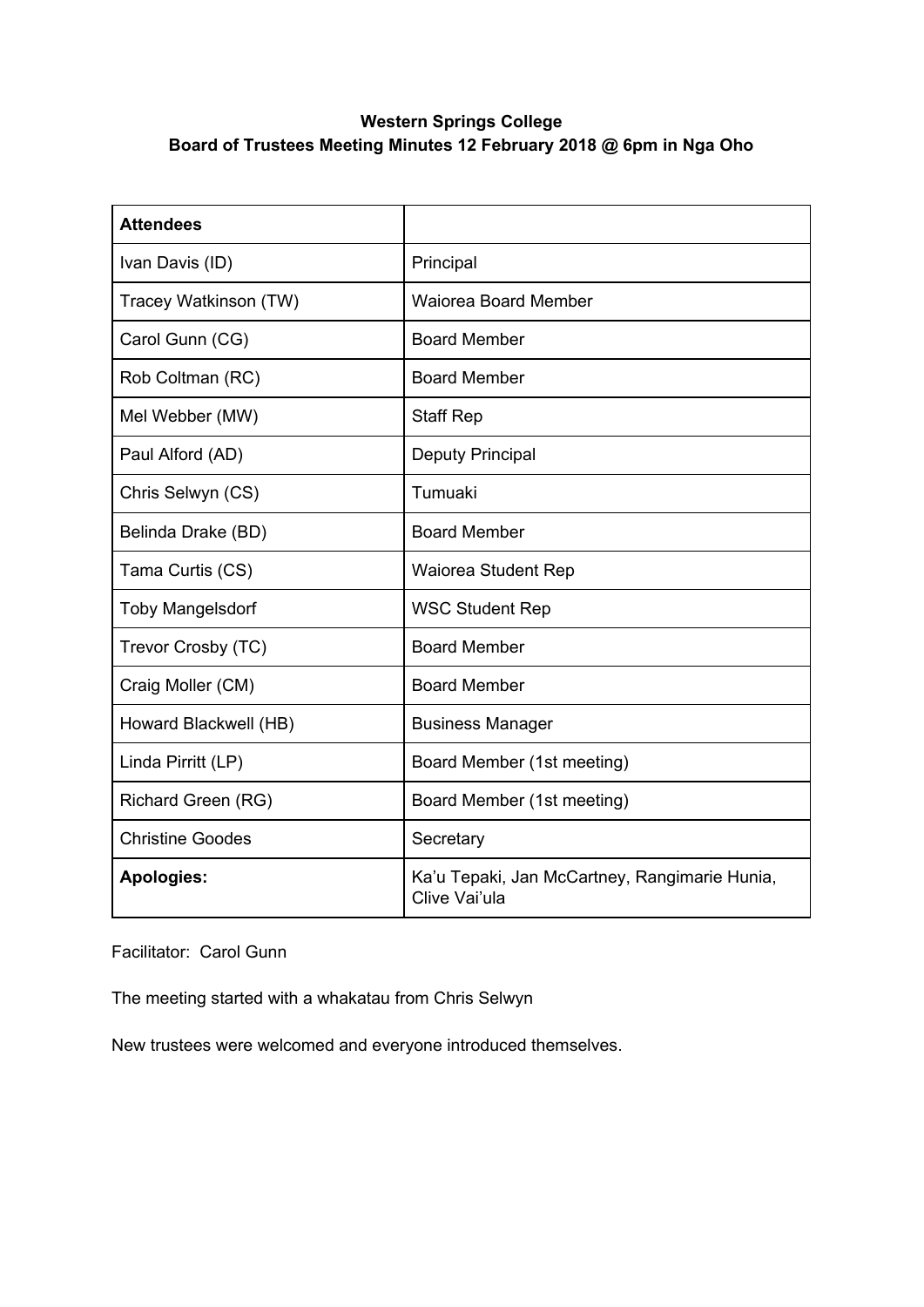|    |                                                                                                                                                                                                                                                                                                                                                                                                                                                                                                     | Action                                          |
|----|-----------------------------------------------------------------------------------------------------------------------------------------------------------------------------------------------------------------------------------------------------------------------------------------------------------------------------------------------------------------------------------------------------------------------------------------------------------------------------------------------------|-------------------------------------------------|
| 1, | <b>Election of Chairperson:</b><br>CG passed the Chair over to Belinda Drake.<br>Nominations were called for.<br>$\bullet$<br><b>Resolution 1:</b><br>ID nominated Carol Gunn for the Chairperson position.                                                                                                                                                                                                                                                                                         |                                                 |
|    | (Ivan Davis/Rob Coltman - carried unanimously)                                                                                                                                                                                                                                                                                                                                                                                                                                                      |                                                 |
|    | CG took the Chair.<br>$\bullet$<br>TW would like to see a Deputy Chair from Waiorea working<br>$\bullet$<br>alongside CG. This to be on the agenda for the next meeting.<br>CV and RH from Waiorea will remain.                                                                                                                                                                                                                                                                                     | Christine<br>to do                              |
| 2. | Housekeeping:<br>Declarations of Interest<br>Papers were hand out for any declarations of interest and for<br>$\bullet$<br>signature.<br>MW wanted her PPTA involvement noted just in case there<br>$\bullet$<br>was a conflict. It was agreed that this is highly unlikely to be a<br>conflict.<br>TW noted that JW would remain the Chair of the Te-Ohonga                                                                                                                                        | Action                                          |
|    | Ake<br>At the next meeting we will look at the delegations we make<br>with a view to making a register.                                                                                                                                                                                                                                                                                                                                                                                             |                                                 |
| 3. | Policy:<br><b>Trustees' Code of Behaviour</b><br><b>Resolution 2:</b><br>TW moved that we accept this policy (Tracey Watkinson/Belinda<br>Drake - carried)                                                                                                                                                                                                                                                                                                                                          | Christine<br>to get<br>signed off<br>for folder |
|    | Decision to revolve the Facilitator at each meeting.                                                                                                                                                                                                                                                                                                                                                                                                                                                |                                                 |
| 4. | <b>BOT Workplan for 2018:</b><br>Trevor noted for new members that there will be two BOT<br>meetings per term with the option of two special meetings if<br>need be.<br>Carol went through her tabled workplan 2018 template.<br>$\bullet$<br>RC updated the new trustees on co-governance.<br><b>Resolution 3:</b><br>RC moved that following consultation with the school<br>community, the Board proceed with submitting the new<br>constitution for approval by the Minister of Education. (Rob |                                                 |
|    | <b>Coltman/Mel Webber - carried unanimously)</b><br>James Watkinson is continuing to work on the co-governance<br>$\bullet$<br>model and this to be back on the agenda for the May 7<br>meeting.                                                                                                                                                                                                                                                                                                    | Agenda<br>May                                   |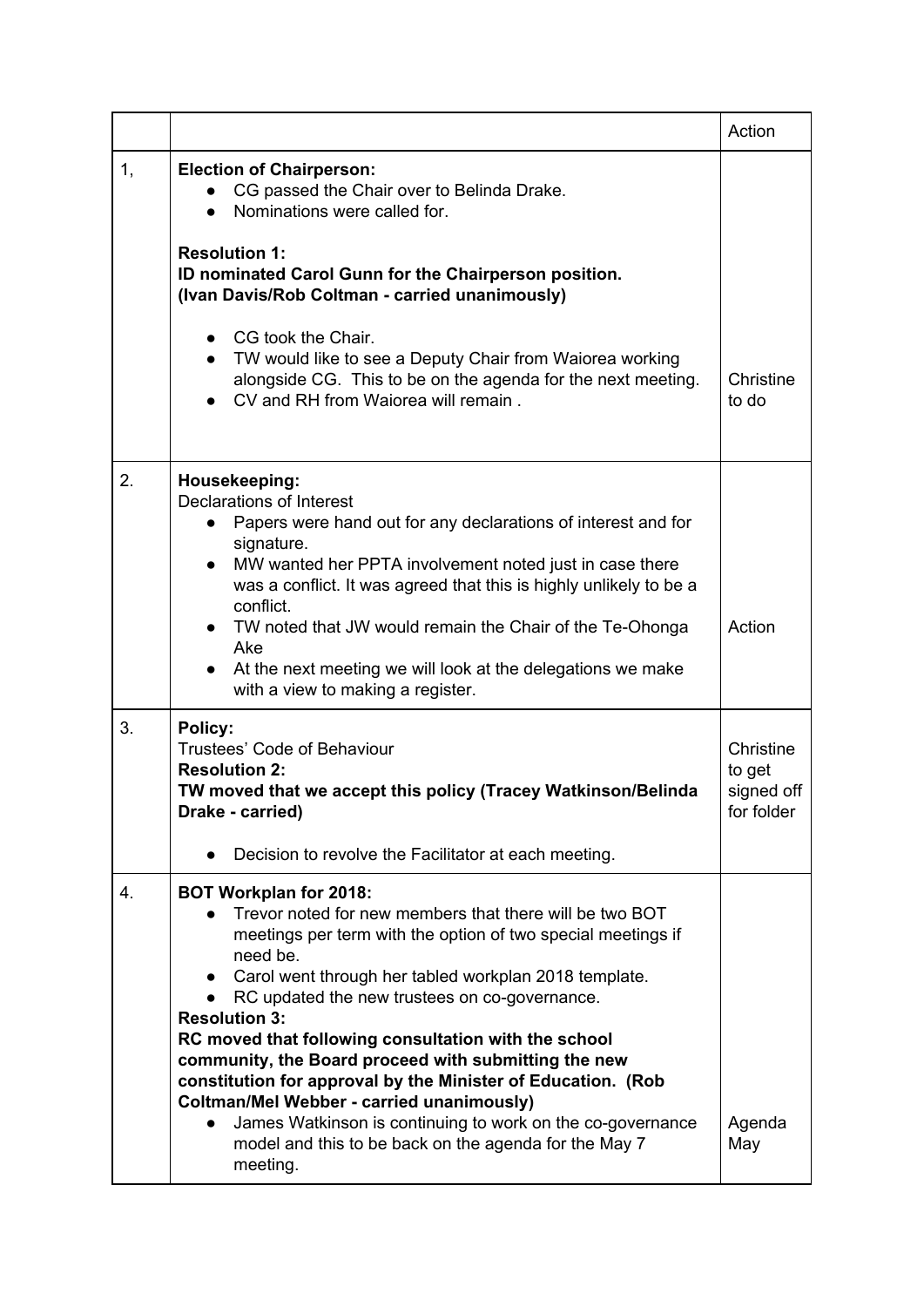|      | CG invited new trustees to join committees.<br>RG asked about the Principal's Appraisal process. The<br>$\bullet$<br>personnel committee will deal with this.<br>Under strategy, there has been a change in the Charter<br>$\bullet$<br>process. At the moment we are still obliged to have an Annual<br>Plan. This gets signed off at the end of March. The Board will<br>be more involved in the future. The budget will be clearly<br>linked with the planning.<br>New Families BBQ - TW would like to see this how it used to<br>be with both WSC/Nga Puna o Waiorea involvement. A<br>coordinated approach is needed.<br>It suggested that the BOT plays a more prominent role in the<br>$\bullet$<br>event, e.g. it might be good to have a T-shirt for board<br>members to wear at the New Families BBQ.                                                                                                                                                                                                                                                                                                                                                                                                                                                                                                                                                                                          |                                                                                               |
|------|----------------------------------------------------------------------------------------------------------------------------------------------------------------------------------------------------------------------------------------------------------------------------------------------------------------------------------------------------------------------------------------------------------------------------------------------------------------------------------------------------------------------------------------------------------------------------------------------------------------------------------------------------------------------------------------------------------------------------------------------------------------------------------------------------------------------------------------------------------------------------------------------------------------------------------------------------------------------------------------------------------------------------------------------------------------------------------------------------------------------------------------------------------------------------------------------------------------------------------------------------------------------------------------------------------------------------------------------------------------------------------------------------------|-----------------------------------------------------------------------------------------------|
| 7.45 | <b>Break</b>                                                                                                                                                                                                                                                                                                                                                                                                                                                                                                                                                                                                                                                                                                                                                                                                                                                                                                                                                                                                                                                                                                                                                                                                                                                                                                                                                                                             |                                                                                               |
|      | Projects to focus on:<br>ASSC - PA briefed the new trustees on this. A rebuild is<br>happening at the end of this year. Chair to contact ASSC<br>(Sharron) to arrange a time for a board meeting to be held<br>there.<br>Academic Curriculum Project - an Academic Committee has<br>$\bullet$<br>been formed to look at student achievement.<br>ILE Transition - a number of initiatives are underway.<br>Health & Safety - a standing item. There are a few challenges.<br>$\bullet$<br>CS wanted noted his concerns around the exiting of the<br>carpark at the end of the day. RC suggested some comms for<br>new families at the BBQ re where the rebuild is at. TW noted<br>that there will be a phone app hopefully launched next week<br>which will alert parents to hazards.<br>Fundraising/Trusts - a trust has been set up by Gordon Ikin<br>$\bullet$<br>and Stephen Lenehan RC will report back to the next meeting.<br>We need to know the ambitions of this trust. One of the ideas<br>floated was solar. CM and this committee to get together<br>Gym - RC to report back to next meeting.<br>$\bullet$<br>Carol invited members to add anything else they could think of<br>$\bullet$<br>to the workplan and to add their names to the committees.<br>The configuration of the committee template needs rejigging.<br>$\bullet$<br>This is delegated to the Policy Committee to look at. | CG to<br>contact<br><b>ASSC</b><br>RC to<br>report<br><b>CM</b><br><b>RC</b><br>Policy<br>Cte |
| 5.   | <b>Budget:</b><br>HB talked to his tabled 2018 Annual Budget Summary.<br>He has looked at last year's budget and then looked at the<br>actuals.<br>He has reworked the printing and photocopying costs to reflect<br>a true cost.<br>Admin expenses have gone up to reflect the new position of<br>$\bullet$<br><b>Business Manager.</b><br>Caretaking and Cleaning - there was a element of spend that                                                                                                                                                                                                                                                                                                                                                                                                                                                                                                                                                                                                                                                                                                                                                                                                                                                                                                                                                                                                  |                                                                                               |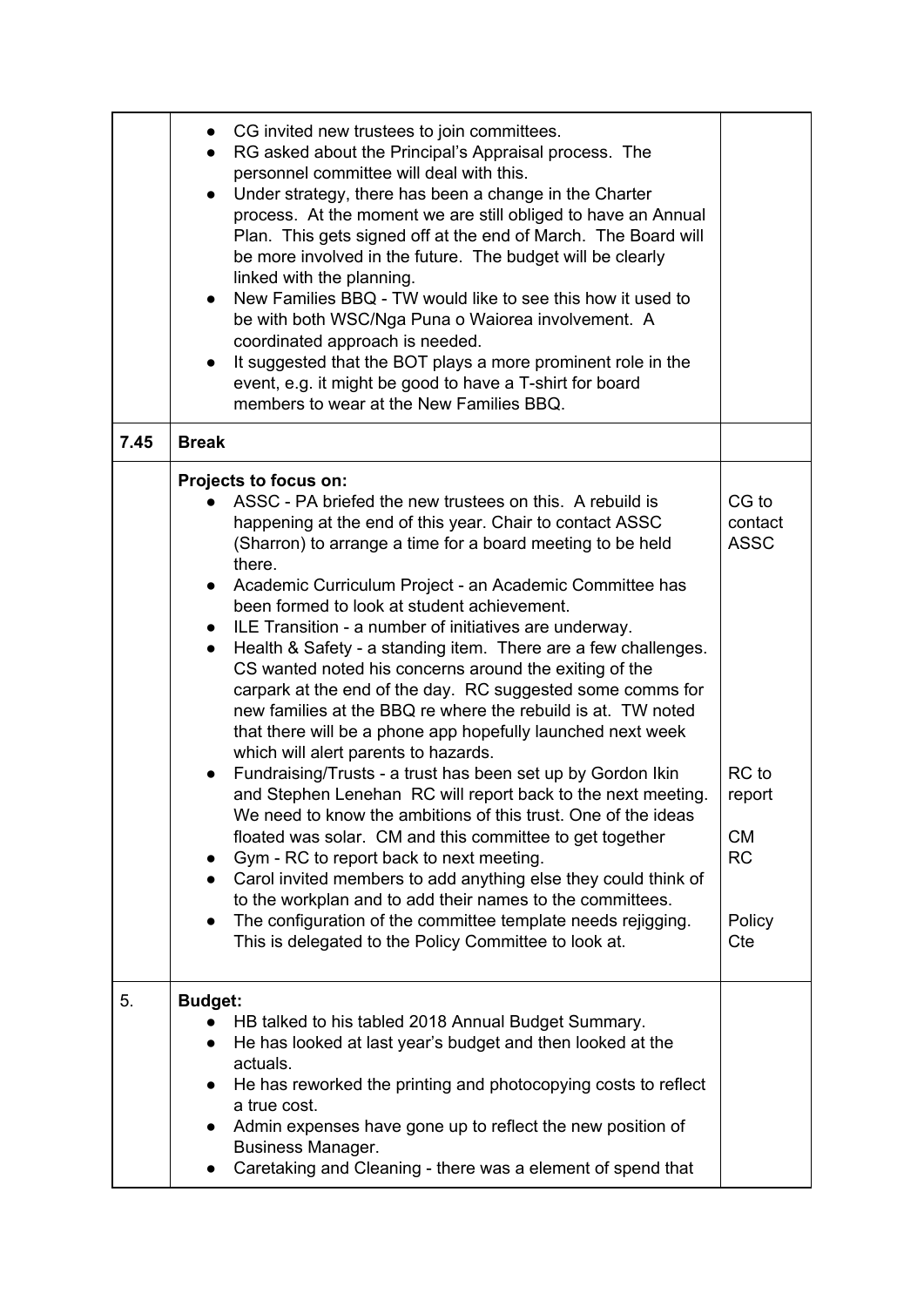|     | had not been budgeted for. All has now been budgeted for.<br>There is a reduction of cleaners' salaries. This is because of<br>$\bullet$                                                                                                                                                                                                                                       |  |
|-----|--------------------------------------------------------------------------------------------------------------------------------------------------------------------------------------------------------------------------------------------------------------------------------------------------------------------------------------------------------------------------------|--|
|     | contractors being used.<br>He predicts an operating profit for the year but we still need to<br>$\bullet$<br>allow for depreciation.<br>The bottom line is there will be a deficit on paper only. Finance<br>$\bullet$                                                                                                                                                         |  |
|     | Committee to look at this.<br><b>Resolution 4:</b>                                                                                                                                                                                                                                                                                                                             |  |
|     | Trevor Crosby moved that the Board accept the Budget for 2018<br>with the knowledge that changes will occur during the year,<br>subject to monitoring by the Finance Committee.<br>(Trevor Crosby/Tracey Watkinson - carried unanimously)                                                                                                                                      |  |
|     | TW wanted Anne McDonnell acknowledged for the huge<br>$\bullet$<br>amount of work she has done on the budget.<br>• TC acknowledged also the committee that worked on this.<br>The COL launch is on 6 April. TW is pulling this together.<br>$\bullet$<br>Trustees will be invited to meet the new COL leader on 21<br>$\bullet$<br>March.                                      |  |
| 6., | <b>Resolution 5:</b><br>9.25pm: CG moved that the meeting move into committee to<br>protect the privacy of individuals. (Carol Gunn/Belinda Drake-<br>carried)                                                                                                                                                                                                                 |  |
|     | <b>Resolution 6:</b><br>9.45pm: The matters having been dealt with satisfactorily, CG<br>moved that the meeting move out of committee. (Carol<br><b>Gunn/Belinda Drake - carried unanimously)</b>                                                                                                                                                                              |  |
| 7.  | <b>Resolution 7:</b><br>BD moved that the minutes of the previous BOT meeting (4<br>December, 2017) be approved along with the tabled/verbal<br>reports and minutes. (Belinda Drake/Trevor Crosby - passed<br>unanimously)                                                                                                                                                     |  |
|     | <b>Resolution 8:</b><br>BD moved that the that the inwards and outwards<br>correspondence as tabled be accepted. (Belinda Drake/Trevor<br>Crosby passed unanimously)                                                                                                                                                                                                           |  |
|     | The Board acknowledged the work on the new website.<br>$\bullet$<br>CG acknowledged TW and the team getting the Puna - Nga<br>$\bullet$<br>Puna O Waiorea series on Maori TV.<br>Lorrin Shortland thanked the board for supporting her PhD<br>$\bullet$<br>study leave in 2017. Papers from this study can be found in<br>Inwards Correspondence for the 26 March BOT Meeting. |  |
| 8.  | Meeting closed with a Karakia.                                                                                                                                                                                                                                                                                                                                                 |  |